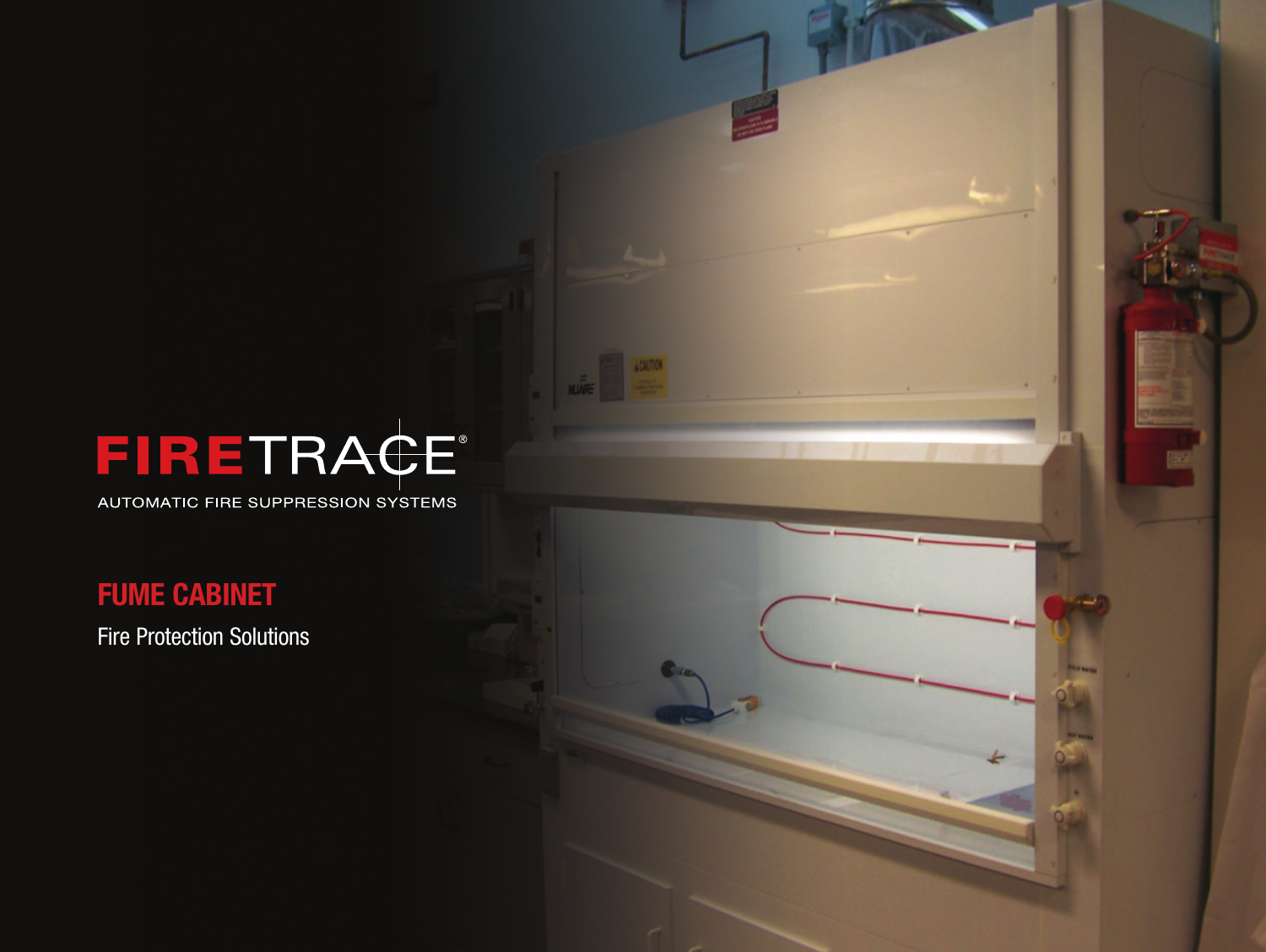

The Firetrace tubing "bursts" at the point of highest heat, triggering the release of the fire-extinguishing agent.



Firetrace detection tubing installed behind the fume cabinet's baffle assures fast and reliable fire detection.



Firetrace detection tubing installed in front of the fume cabinet's exhaust – directly in the path of a fire.

### THE PROBLEM

Working with chemical compounds and mixtures is inherently dangerous. The fumes, gasses, dust and vapors that emanate from these substances may be flammable, infectious, toxic or corrosive. Fume hoods are designed to provide a physical barrier between hazardous chemicals and laboratory workers and offer a good level of protection against exposure.

While fume hoods help control the risk of fume inhalation, they provide little or no protection against the risk of fire. Virtually all labs have procedures in place to help prevent fires; however, accidents can and do happen and the presence of ignition sources such as gas burners, hot plates and pyrophoric materials – and the inherent volatility of chemical compounds and reagents – all lead to a significant fire risk. Until Firetrace, effectively protecting fume cabinets has been difficult and cost prohibitive. Some systems use sprinkler heads to detect a fire, but the high volume of air flow in the hood makes detection difficult and can delay or even eliminate activation.

## THE FIRETRACE SOLUTION

The Firetrace concept is simple: detect and suppress a small fire before it grows, consumes the hood, and requires extinguishment by the building's sprinkler system. Aside from increased damage caused by smoke and flames from a growing fire, sprinkler system activation can result in significant water damage. In fact, the damage caused by fire can pale in comparison to the collateral damage from smoke and water, which is why a Firetrace system provides the perfect "local" fire protection solution for fume cabinets.

Detecting a fire in its early stage is of paramount importance in reducing the risk of injury to personnel and/or the damage to equipment. Our proprietary Firetrace Detection Tubing (FDT) is the key to fast, accurate fire detection. This flexible, heat sensitive, polymer tubing is mounted behind the baffles of a fume cabinet. As a fire begins, the flames immediately follow the airflow into the cabinet's baffles. With the Firetrace tubing crisscrossing the baffles, quick detection is assured.

Once the FDT senses heat of approximately 212°F (100°C), it bursts and automatically triggers the fire suppression system. A Firetrace suppression system provides immediate fire protection. With nozzles placed strategically within the fume cabinet, the best suppression agent for the application, such as FM-200 (HFC-227ea), CO2 or dry chemical powder, is administered directly on the fire automatically. Plus, the Firetrace system requires no electricity to activate and needs no personal intervention to function.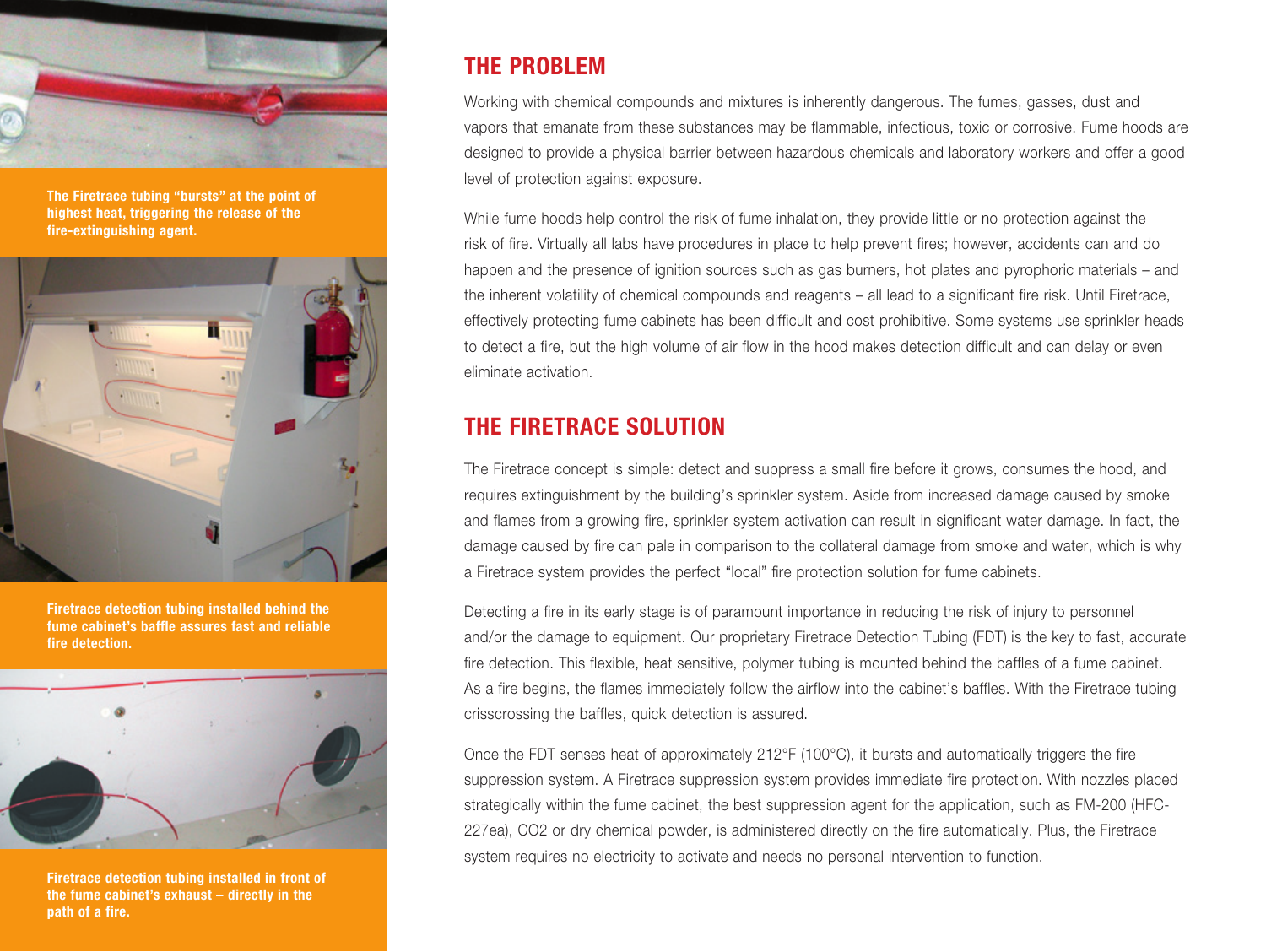# FIRETRACE ADVANTAGES:

- Fast, reliable 24/7 automatic detection and suppression
- $\triangleq$  Suppresses a fire in seconds before it can threaten life and property
- $\triangleq$  Extinguishes a fire even if the sash is open
- $\triangle$  Prevents the release of fumes that can damage instruments and equipment
- $\triangleq$  Installs quickly and easily (no need to drill holes)
- $\triangleq$  Does not affect IP ratings
- $\triangleq$  Requires no electrical power to operate
- $\triangleq$  No false alarms, reacts only to open fire or flames
- $\triangleq$  Can be integrated with fire control systems
- $\triangleq$  Manual release option is available
- $\triangleq$  Compatible with most commercially available fire extinguishing agents
- $\triangle$  Accepted and endorsed by leading MCC and VFD panel manufacturers

# FIRETRACE SYSTEM CONFIGURATION

Firetrace recommends the use of a Firetrace Indirect system to protect fume cabinets. In these applications Firetrace Detection Tubing is used as the fire detector behind each of the baffles. A piping network delivers the suppressing agent from the cylinder to the enclosure. The Indirect system can be configured with single or multiple nozzles to evenly distribute the extinguishing agent and ensure that the entire enclosure is quickly and evenly filled. The nozzle style will vary depending on the type of agent used and the volume of the cabinet.



While Firetrace is designed to be fully automatic, a manual release is also provided as an activation option. Additional features include the option for multiple pressure switches which can perform functions such as activating local or building alarms, or shut off fuel valves and electrical devices that might be located in or near the fume cabinet.



Effective Fire Suppression

baffles and across the exhaust duct openings.

What makes Firetrace the ideal fire-suppression system for fume hoods is the Firetrace Detection Tubing that is fitted behind the

These areas, by the design of the fume hood, are exactly where the heat and flames are drawn. Placing detection in each likely path of the heat and flame results in a quick detection and suppression of the fire (many times faster than traditional detection), minimizing fire damage to the hood and lab.

#### Ineffective Fire Suppression

Fresh airflow (blue arrows), combined with the outflow through the baffles can direct flames and heat (red arrows) in multiple directions based on the location of the source of the fire. This increases the probability that the heat and flames required to activate the system may never reach the sprinkler-head type detection device on the cylinder. By the time the fire would be large enough to overcome the airflow and activate the system, the amount of damage could be staggering.

To effectively protect the hood, detection must be available in any path the flame and heat might follow.

Firetrace Detection Tubing